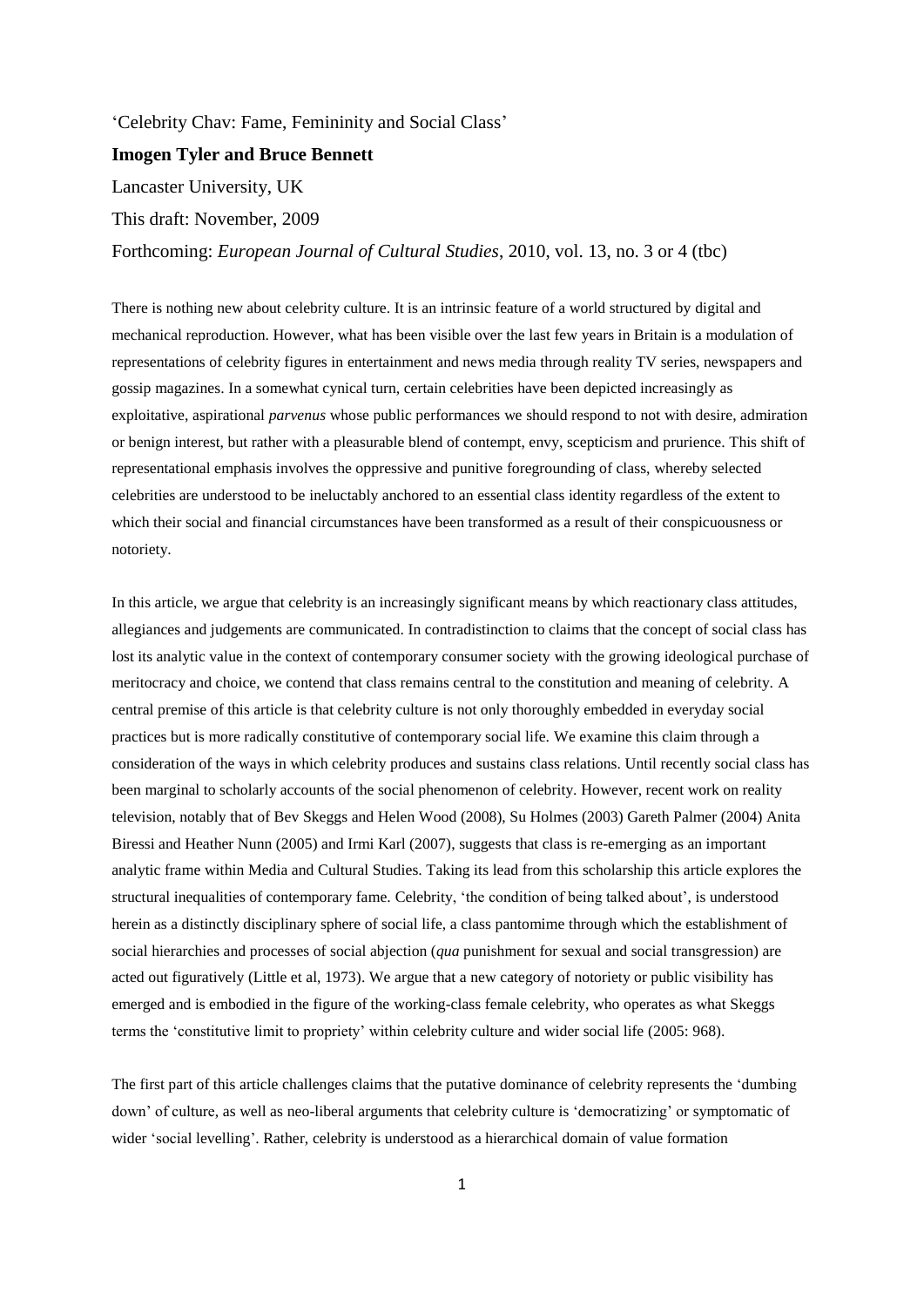characterized by struggles over the social worth and meaning of selected classed, gendered and racialized bodies. The second part of this article refers to a range of news and entertainment media, including blogs and online discussion fora, to consider how ‗celebrity chavs' are systematically reproduced as abject, gauche, excessive tragi-comic figures. In the conclusion we argue that these figures frequently migrate beyond newspaper gossip columns and celebrity magazines to a wide array of social spaces, where they are a means of maintaining class and gender distinctions so that, for example, celebrity chavs are cited as evidence of the moral delinquency of white working-class girls.

## **Celebrity Culture**

Celebrity culture is disseminated across such a broad range of media and communication forms that its boundaries are difficult to delimit; as Su Holmes notes, celebrity 'saturates the "everyday"' (2005: 24). In addition to a wide range of celebrity-oriented commercial and promotional media, celebrity culture is also produced and sustained by a range of public institutions and leisure industries. All of these interests promote, manufacture, trade in and profit from celebrity, and the celebrity branding of consumer goods has deployed celebrities in every quarter of consumer culture. Journalistic commentary and celebrity gossip extend these personae into everyday social exchanges and practices, and whilst financial gain is clearly a key function of celebrity for those who stand to profit (including celebrities themselves), to understand the impact and significance of celebrity culture we must think beyond the restricted financial exchange value of celebrity. We need an expanded understanding of 'the economic' to understand the increasing visibility of celebrity within everyday life.

Over the last decade British sociologists have powerfully reformulated our comprehension of the dynamics of social class. Influenced by the French sociologist Pierre Bourdieu, feminist sociologists, such as Skeggs, Stephanie Lawler, Diane Reay, Valerie Hey and Valerie Walkerdine, have demonstrated how social class cannot be understood in terms of economic capital alone. One of Bourdieu's central contributions to class scholarship was to establish the role of non- or indirectly economic factors, such as 'symbolic capital' (status, reputation, the right to be listened to) and 'cultural capital' (education, competencies, skills, taste), in generating and maintaining class distinctions and correlatively in enabling or obstructing social mobility. As Lawler suggests, for instance, one way in which class inequality is reproduced is through processes of 'making working-class subjectivities pathological, so that class relations are not just economic relations but also relations of superiority/inferiority, normality/abnormality, judgment/shame' (1999:4). This classification process is central to celebrity culture. Fascination with celebrities' social class is evident in discussion about the 'backgrounds' of famous men and women, the proliferation of celebrity biographies and autobiographies, and the close scrutiny of the deportment and discrimination of individual celebrities. Systematized through an expanding taxonomy (Alist, B-list, Z-list), it is important to note that this classification process operates unequally along gender lines, with male celebrities less exposed to the inquisitive attention directed at women, and more able to ascend the scale of celebrity value. Despite this incessant emphasis on class within celebrity media, few academic accounts of celebrity culture have undertaken a class-focused analysis or considered the increasingly central function celebrity plays within wider social processes of class-making. Whilst scholarly work on fan cultures and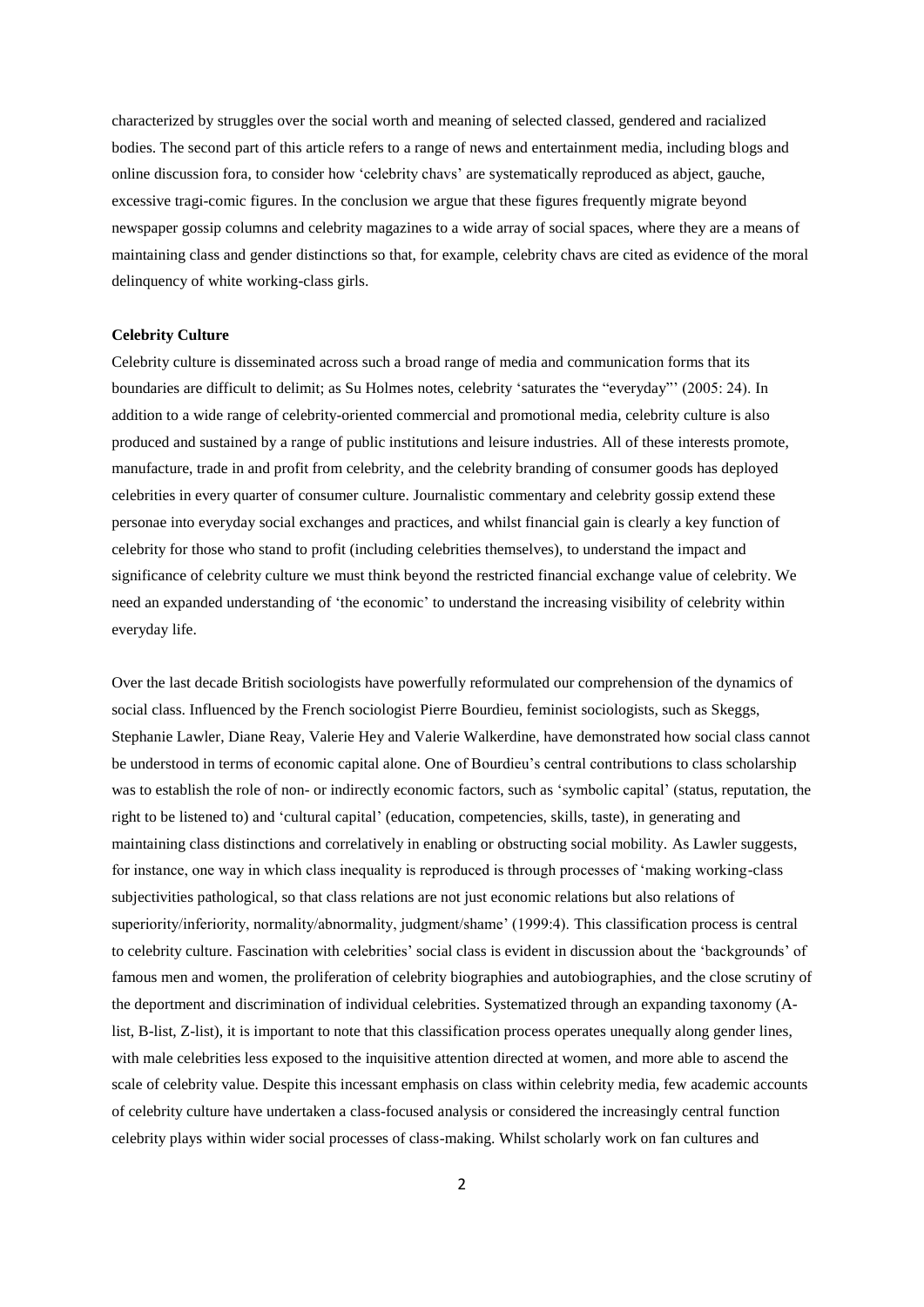stardom has always paid some attention to class and economic inequality, the construction of celebrity within everyday communication practices and entertainment media is clearly distinct from conventional expressions of fandom in its ambivalence towards its object. For instance, many of the social networking sites, blogs and discussion groups devoted to the analysis of celebrity behaviour, express intense, hyperbolic hatred and aversion rather than love or admiration. Hatred can be a community-forming attachment to a 'bad object'; however, it is not the mode of identification we normally associate with 'fandom', but rather a perverse, if equally fanatical, 'anti-fandom'.

## **Celebrity Scholarship**

Jessica Evans (2007) argues that two central arguments about the classed meanings of celebrity circulate within Media and Cultural studies. The first, made by Daniel Boorstin in 1961, is that celebrity culture epitomizes the narcissism and superficiality of market-driven society and thereby marks the decline of traditional values and institutions (the atomization of family and community, the spread of secularism and aesthetic relativism). The rise of celebrity culture is often cited as indisputable evidence of the ‗dumbing down' or decadence of public culture, particularly across mainstream entertainment media but also in such domains as education and parliamentary politics. Recent comments by British broadcaster Sir David Attenborough about developments at the BBC, exemplify this view: ‗It's all about celebrity, which is a disaster; it's ghastly. The celebrity cult means you are famous without talent […] Popularism has pervaded our society. It is a distorted form of democracy and egalitarianism' (Pierce, 2008). The ascendancy of this debased, commercialized culture is typically understood as a deeply uncritical populism that masquerades as democracy but which, in fact, represents the erosion of social and cultural values by the market. This argument perhaps relies on a questionable celebration of high culture, but nevertheless Attenborough's complaint recognizes that the celebrity culture industries do promote fantasies of participatory democracy. Claims about the inclusive, emancipatory effects of contemporary celebrity culture should be examined carefully and contested.

A second key argument is, indeed, that the rise of celebrity culture, and the supposed demise of hierarchical, élitist systems of fame and public visibility, demonstrates the democratization of public life. In such accounts, celebrity culture, understood as a recent phenomenon, is offered as evidence of wider processes of social levelling (see Evans, 2007: 14). Claims that celebrity culture is democratic hinge on two premises; the first is that the visibility of members of 'marginal' groups demonstrates that celebrity culture creates 'employment opportunities' for social groups that were previously socially and culturally disenfranchised. The increased visibility of (unpaid or low paid) working-class people and members of ethnic minority groups on television has led many to concur. Sociologist Joshua Gamson, for example, has suggested 'celebrity is a primary contemporary means to power, privilege, and mobility' (1994: 186). While perhaps true for some individuals, it remains the case that groups historically marginalized from media production, are evidentially not producing mainstream content. Empirical research suggests that the media industry is growing more, not less, exclusive in its employment practices.<sup>i</sup> Graeme Turner observes that, on the face of it, celebrity culture appears to have ‗opened up media access to women, to people of colour and to a wider array of class positions; there is every reason why the positive by-products of this increased volume and diversity might excite optimism about its democratic potential' (2006:157). However, he cautions that these effects are accidental and that 'It is important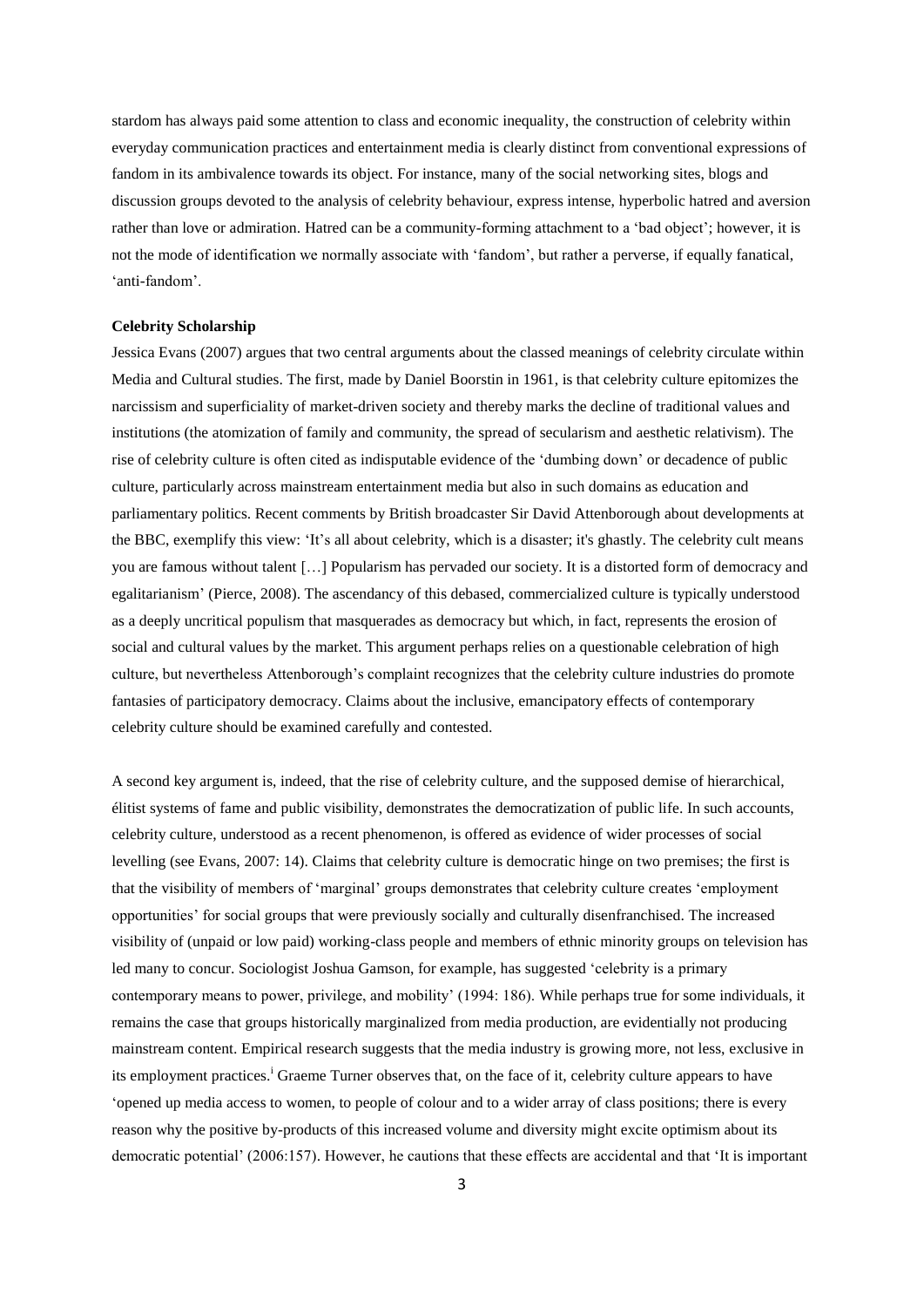to remember that celebrity still remains a systematically hierarchical and exclusive category, no matter how much it proliferates' (Ibid.). It is certainly questionable whether the appearance of a more diverse range of figures on television (as presenters, interviewees, documentary subjects, game-show contestants and fictional characters) is an indication of their greater editorial control over the manipulation and presentation of those appearances, much less wider access to the means of production and distribution of television content. As Biressi and Nunn (2005), Holmes (2003), and Skeggs and Wood (2008) have all argued, this democratizing argument is frequently used by media producers as a cynical defence against accusations that those reality genre programmes that are complicit with the phenomenon of celebrity culture exploit their unwitting subjects.

The second source of evidence cited in defence of celebrity culture's democratic potential is the increase of ‗participatory opportunities' for commentary by media audiences such as the widespread use of phone and online voting in game-shows and TV news, and the opportunity for 'feedback' via online forums and video filesharing sites like YouTube. John Hartley has optimistically named this fusion of democratic forms with entertainment media 'democratainment', although again it is unclear to what extent the opportunity to publish commentary about media content is emancipatory or critically effective (1999). A survey of the letters pages of newspapers and magazines, online entertainment blogs and discussion groups, suggests that the opportunity to express an opinion publicly is unlikely to produce oppositional or critically reflective interpretations of celebrity media. More often than not it is taken as a chance to participate in consolidation of the dominant meanings of a celebrity, already encoded within celebrity media. In other words, the democratizing claim risks becoming indistinct from neo-liberal ideologies of market meritocracy, which use the rhetoric of 'equality of opportunity' to disguise and sustain massive inequality.

In debates about the value and meaning of celebrity culture, class is frequently encoded euphemistically through references to 'ordinary' or 'real people' (Blacker, 2008). The term 'ordinary' here generally retains disparaging connotations: ‗often depreciatory: common-place, somewhat inferior. Not distinguished by rank or position, of low degree: common, vulgar, unrefined' (Little et al. 1973:1461). Arguing that progressive changes within the class constitution of celebrity are related to media change, Turner comments that there has been 'a programmatic shift in the preferred territory for the development of celebrity in particular media platforms – television and the internet in particular. This is a shift from the élite to the ordinary' (2006: 154). However, this is no simple movement of levelling and the category of the 'ordinary' retains its negative sense. As Skeggs observes, class is rarely named directly but, rather, is connoted `through moral euphemism`, whereby processes of interpretation `do the work of association` (2005: 965, see also Bromley 2000). Moral euphemism is thus one means by which the class identities of individual public figures are signalled, although, in the case of celebrity chavs, class judgements are increasingly explicit. In the last decade in Britain, the contemptuous term 'Chav' has become widely used to describe young, white, working-class men and women as shiftless, tasteless, unintelligent, immoral or criminal. The celebrity chav is a figure who has become rapidly and unexpectedly wealthy or publicly visible – typically through reality television - and is represented as constitutionally unable to manage this change of circumstance with dignity, sangfroid or prudence. Oxymoronic in terms of an increasingly hierarchized celebrity culture, the celebrity chav is the excessive embodiment of class hatred.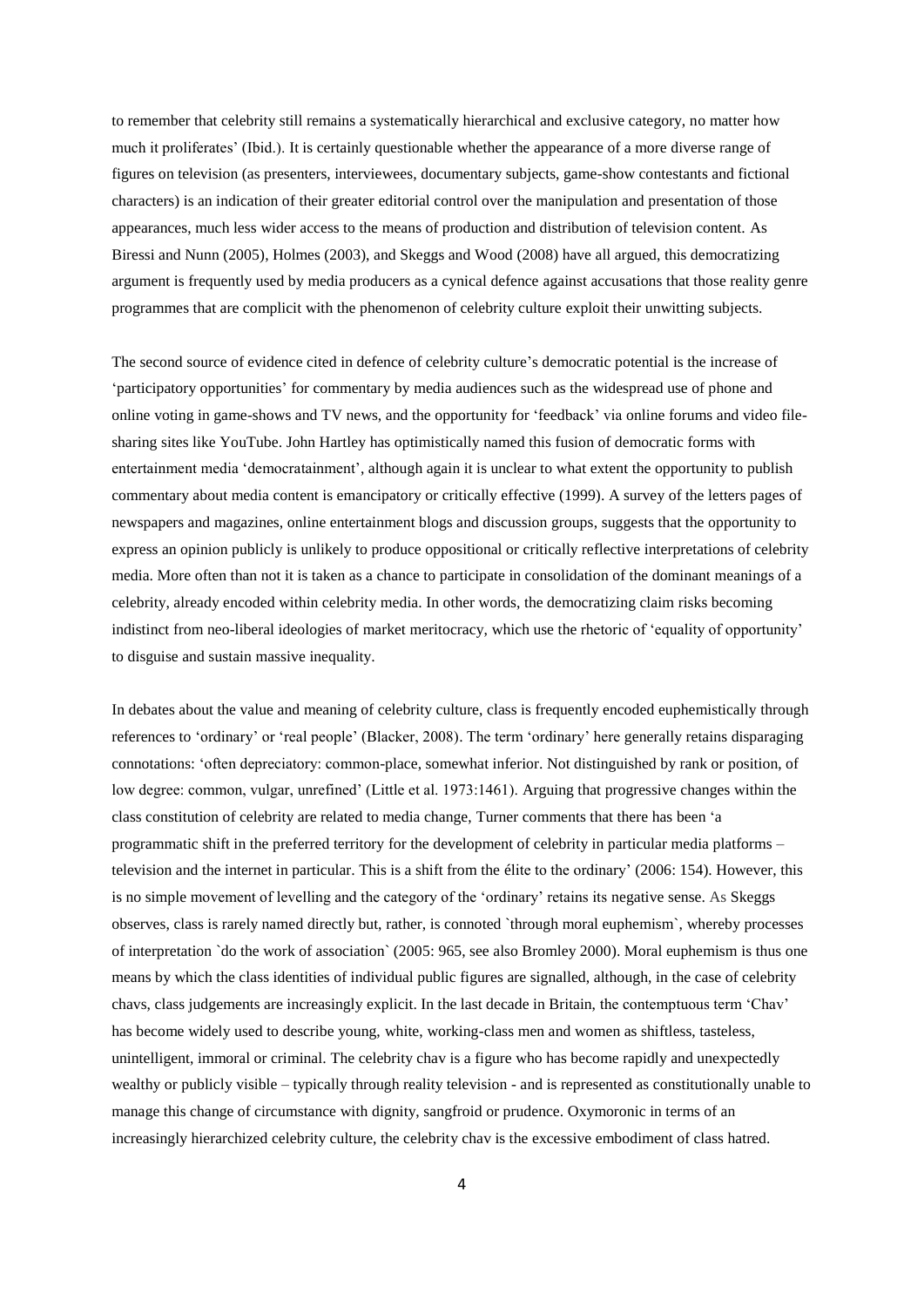#### **Celebrity as Class Pantomime**

Celebrity is a form of improvisatory, excessive, public theatre. It is class pantomime and the 'chav', a vicious and grotesque representation of the undeserving poor, is a stock character<sup>ii</sup>. Despite its apparent unpredictability (through regular *exposés*, scandals and embarrassments), celebrity culture has a highly formal structure with coherent, bounded narratives that permit and contain extemporization by a cast of recognizable social types. Vulgarity is a predominant theme and a central spectatorial pleasure of this bawdy theatre is that it enables audiences to experience and reassert class difference: to affirm, ‗*I am not that'*. As celebrity journalist Polly Hudson writes, the reason 'we can't get enough of The Goody and Katona shows, is simply - even though it's uncomfortable to admit - because they make us feel better about ourselves' (2008). Such media engagement is not merely directed towards the pleasures of a comparative sense of self-worth. It also serves to reinforce the understanding that ‗we', the audience, occupy a secure position from which to make evaluative assessments of the inferior class status of others (see Skeggs, 2005: 977). As Carole Anne Tyler notes, 'to have class is to be at a controlling distance from what signifies its lack' (2002: 53).

Criminologist Ruth Penfold suggests that celebrity can be understood as a rather more violent, punitive mode of speactacular performance, a public ritual analogous to 'a penal system' (Penfold, 2004; see also Palmer 2003). The apparently insatiable desire for celebrity gossip and scandal arguably demands increasingly cruel dramas that recall Michel Foucault's account of the 'theatres of punishment' (such as the scaffold, the chain-gang and public torture) of earlier historical periods (1977). Participation, and the sense of belonging to a community of viewers and readers, is central to celebrity culture, whether through the physical presence of members of a studio audience, or through remote and virtual forms of participation. This is scarcely evidence of democratic accountability and, if we extend the Foucauldian analogy further, we can understand contemporary audiences as performing a role similar to that of 'the baying mob'. As Foucault suggests, the mob was not 'free' or selforganizing, but directed and coerced by public officials to 'participate' in torture and executions. This historical comparison is not so unimaginable if we picture the over-excited, jeering crowds who watch the weekly ‗eviction' of competitors in the *Big Brother* game-show from the programme's set. Affective ‗audience participation' is integral to such programmes, and responses of 'moral outrage' are a crucial component of spectatorial engagement. Indeed, the entertainment derived from celebrity lies in the opportunity to participate in the humiliation and debasement of its `actors'.

## **Celebrity Femininity**

Citing Kathleen Hall Jamieson's study of the history of public speech, Liesbet van Zoonen argues that women have historically been excluded from achieving fame because of their position as `private persons` and the `vigorous restrictions' this imposed on their speech. As Jamieson notes, ‗Long after ducking stools and gossip bridles had become curiosities in museums, the silence they enforced and the warnings they imposed continued to haunt women' (Jamieson, 1988: 68 in van Zoonen). Van Zoonen suggests that a shift from an economy of fame (inaccessible to women by virtue of its emphasis on heroic masculine attributes and public speaking) to a culture of celebrity (in which fame depends less on certain forms of achievement and public speech and more on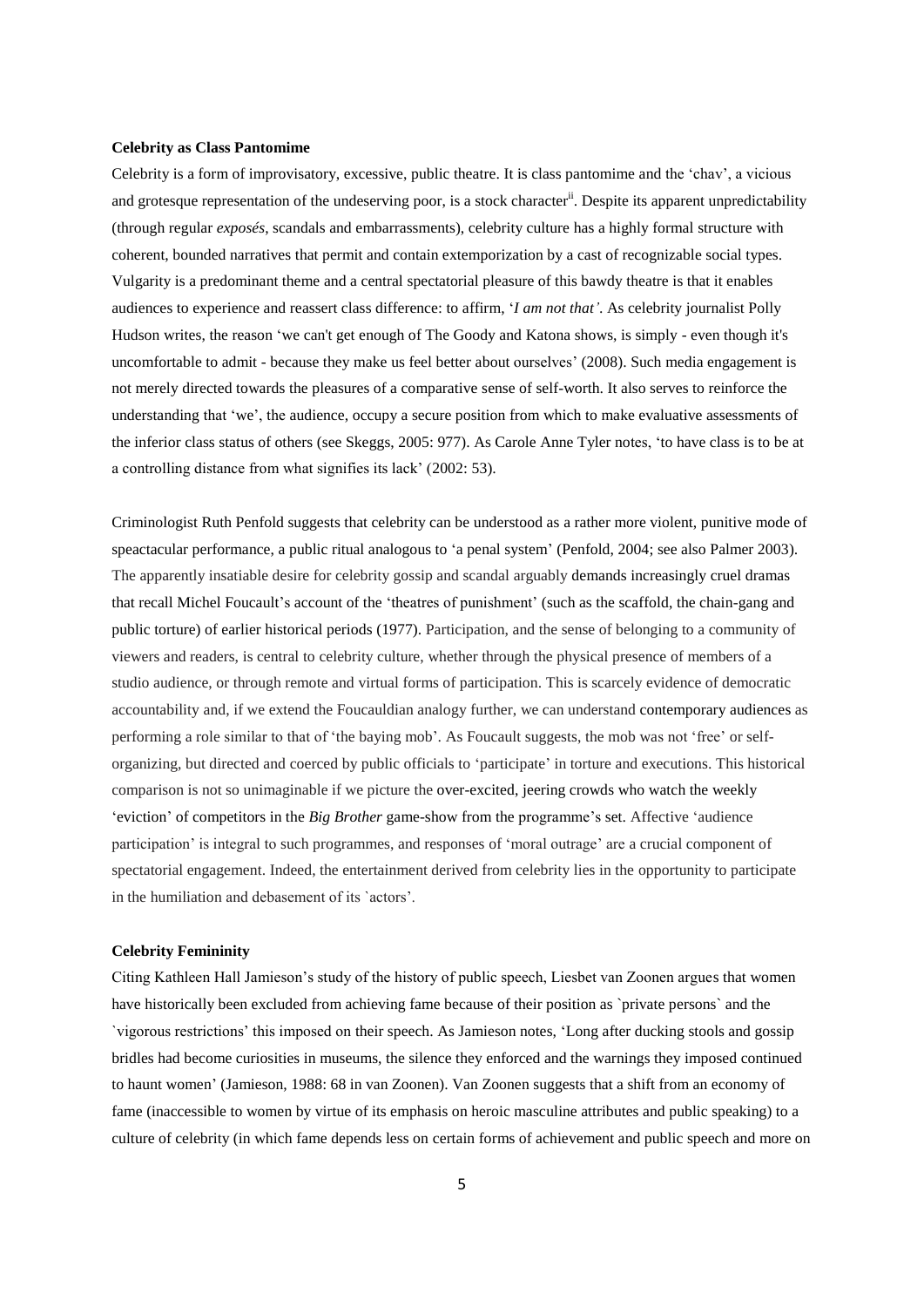attributes such as appearance) privileges ‗femininity'. However, as van Zoonen suggests, celebrity is restricted to those who can display femininities of highly specific kinds. The forms of celebrity available to women are, like the concomitant forms of femininity, regulated and relentlessly disciplined. The archaic 'ducking stool' is, thus, one of the central organizing principles of celebrity culture.

Femininity has never been easily accessible to working-class women. As Skeggs suggests, `Both black and white working-class women` have historically been coded `as the sexual and deviant other against which femininity [is] defined' (2001: 297). It is precisely because femininity is associated with the middle and upper classes that working-class women imagine that acquisition of the correct femininity is a central means of acquiring cultural capital and social mobility. However, while femininity is often employed by working-class women as a way of `deflecting associations of pathology, poverty, and pollution`, their attempts to 'do femininity' are often read as a *class drag act*, an unconvincing and inadvertently parodic attempt to pass (Skeggs 2001:298). A defining feature of celebrity chavs is an inability to perform femininity correctly. Indeed, these celebrities are subject to invasive levels of public surveillance in which the slightest ‗error' in appearance or speech can expose them to negative class judgements. Carole Anne Tyler observes that `a real woman is a real lady; otherwise, she is a female impersonator, whose "unnaturally bad" taste — like that attributed to working-class women or women of colour - marks the impersonation of such' (2001: 61) Chav celebrity is constituted by this incompetent or unsuccessful impersonation, and the exposure of this failure is a key source of pleasure in celebrity culture.

Some of the most withering examples of this ritual of 'class outing' in British publications are found in the extensive commentary on Coleen McLoughlin, wife of British professional footballer Wayne Rooney. For example, in a *Sunday Times* profile, entitled ‗Coleen McLoughlin: Triumph of Teen Spirit and Awful Taste', an anonymous journalist responds scornfully to the news that McLoughlin was to feature in British *Vogue*, unironically described as 'the classiest of women's monthly glossies and trendsetter for high maintenance females' (2005). The article states:

Vogue has never compromised its high standards with plebeian taste. And McLoughlin is to style what a bicycle repair kit is to a Formula One car. She is a shopaholic whose undiscerning accumulation of expensive clothes — paid for with Rooney's gold credit cards — has earned her the term "looting" chic". She is, in short, a "superchav", the uncrowned queen of chav.[...] A girl of average looks, an unremarkable figure and no discernible talent is to have the ultimate self-affirming accolade of being showcased as a style leader in the June issue of *Vogue*. (2005)

Accounts of the white poor have always foregrounded physical appearance, tending to emphasize a perceived incontinence and excess of (bodily) materiality. Indeed, newspaper accounts of ‗chavs' (UK) and ‗white trash' (USA) vividly recall Victorian and Edwardian accounts of the dangerous, libidinal lower classes: the great unwashed (Tyler, 2008). Nevertheless, the venomous class semantics of this article about McLoughlin are worth reiterating. It reminds us that McLoughlin is an *arriviste,* brought up on the `grim Croxteth estate` in Liverpool, and employs a rich lexicon to signify her as pathologically working class: *plebeian*, *rough*, *grasping*,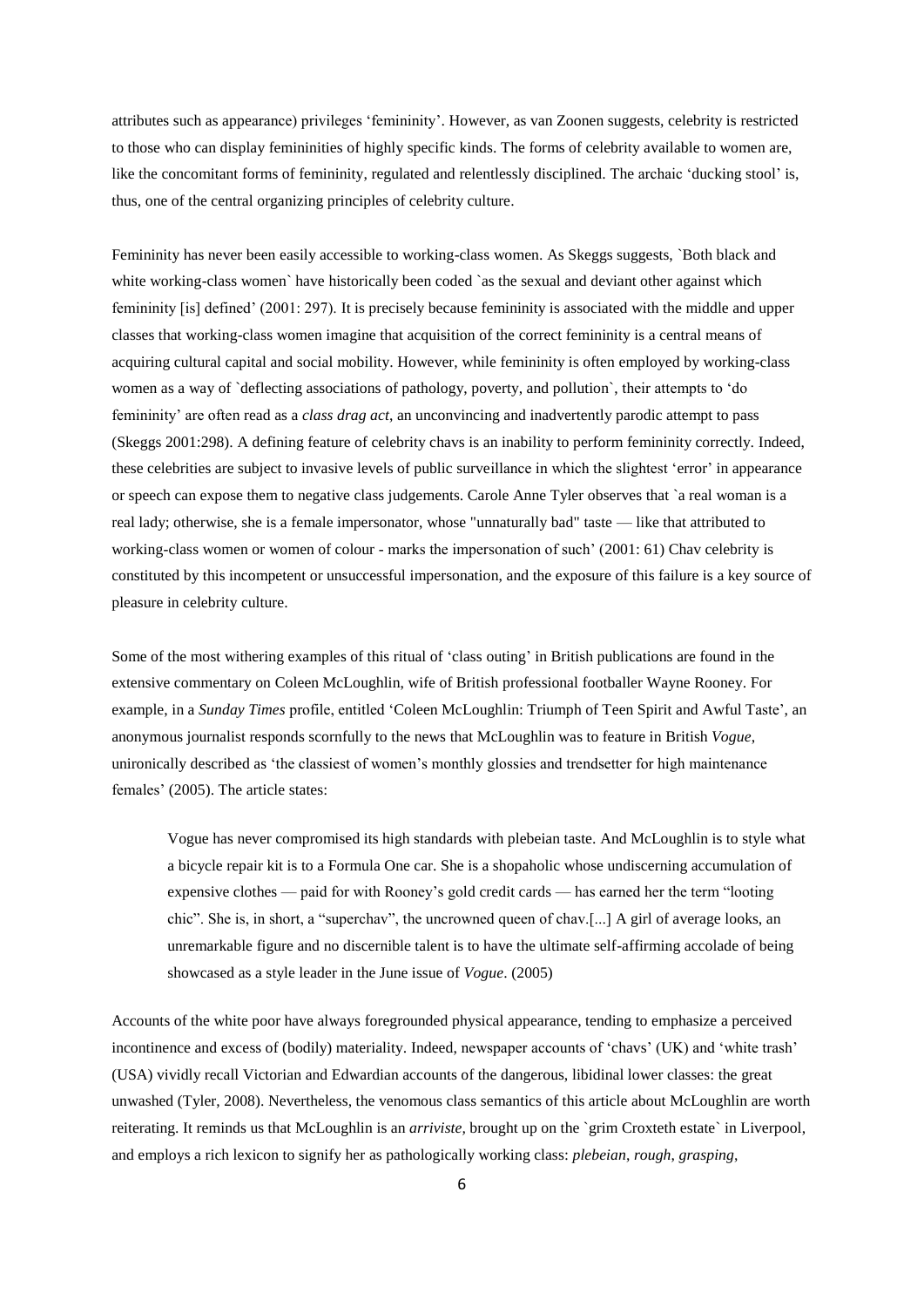*uneducated*, *care-work*, *cleaners*, *prostitutes and brothels*, *slappers*, *drunken brawls*, *screaming abuse*, *fists and feet* and *domestic violence*. Whilst the mockery and derision of many marginal and disadvantaged groups is widely considered to be in 'bad taste' in mainstream public culture, such a caricature remains acceptable in British newspapers. McLoughlin is a public figure who strives to increase her cultural capital and acquire 'class' through charity work and the presentation of herself as educated and thoroughly respectable. However, the sneering press coverage of her 2008 wedding to Rooney suggests such attempts are futile. As Marina Hyde commented in *The Guardian*:

If you had the remotest doubt that snobbery is thriving in this country, it must have been erased by the spectacle of sections of the media reminding the most talented footballer in the country of his place, and that of his family. "It's a long way from Croxteth," they tittered, while "a source" confided to the Mail that "Coleen was told in no uncertain terms that guests should look like they were at a top wedding. The [OK!] magazine bosses were terrified they would turn up looking too chavvy."[...] What really lies beneath, of course, is a gibbering terror of social mobility (2008).

In contrast to McLoughlin's desire to 'better herself' through the emulation or adoption of middle-class habitus, other celebrity chavs trade more forthrightly on their pathological working-class personae, their primary value in the celebrity market place.

## **Kerry Katona**

Kerry Katona's frequently cited 'celebrity biography' always includes the following information: Born in 1980 in Warrington, a large post-industrial town in North West England, Katona was brought up by an alcoholic, abusive and suicidal mother and never knew her biological father. She spent periods of her childhood in care homes or with foster parents and at 16 embarked on a career as a lap-dancer, stripper, glamour model, touring with a dance troupe before acquiring minor celebrity singing in the pop group Atomic Kitten (1999-2001). Her 2002 marriage to a fellow pop star, Westlife singer Brian McFadden, was headline news. After becoming a mother Katona moved into television, appearing on and presenting daytime magazine programmes and her celebrity profile dipped. However, when she won the 2004 British series of reality TV game-show *I'm a Celebrity... Get Me Out of Here!*, Katona was thrust back into the celebrity spotlight. Media coverage from this period constructs her as an archetypal 'ordinary celebrity', the working-class girl 'done good'.

As the show's winner, Katona's ‗coronation' as ‗Queen of the Jungle' was a high-profile media event that extended beyond the TV programme itself. In an inversion of the normal dictates of neoliberal girlhood, Katona's lack of education, bourgeois graces and proper speech, her vulgarity, *naïveté*, and bodily excess were very briefly granted positive value. Indeed, the figuration of Katona in this period can be read as a contemporary example of what Mikhail Bakhtin (1941) termed 'the carnivalesque': a ritualized interval in which class hierarchies are temporarily reversed and an anti-classical counter-aesthetic briefly emerges. Inevitably, though, there is scant liberatory potential in this over-turning of the normal hierarchies of femininity and class, for what ultimately makes figures such as Katona highly marketable is their signification of class otherness. Katona's celebrity was initially assembled around a grounded, respectable working-class character marked by tenacity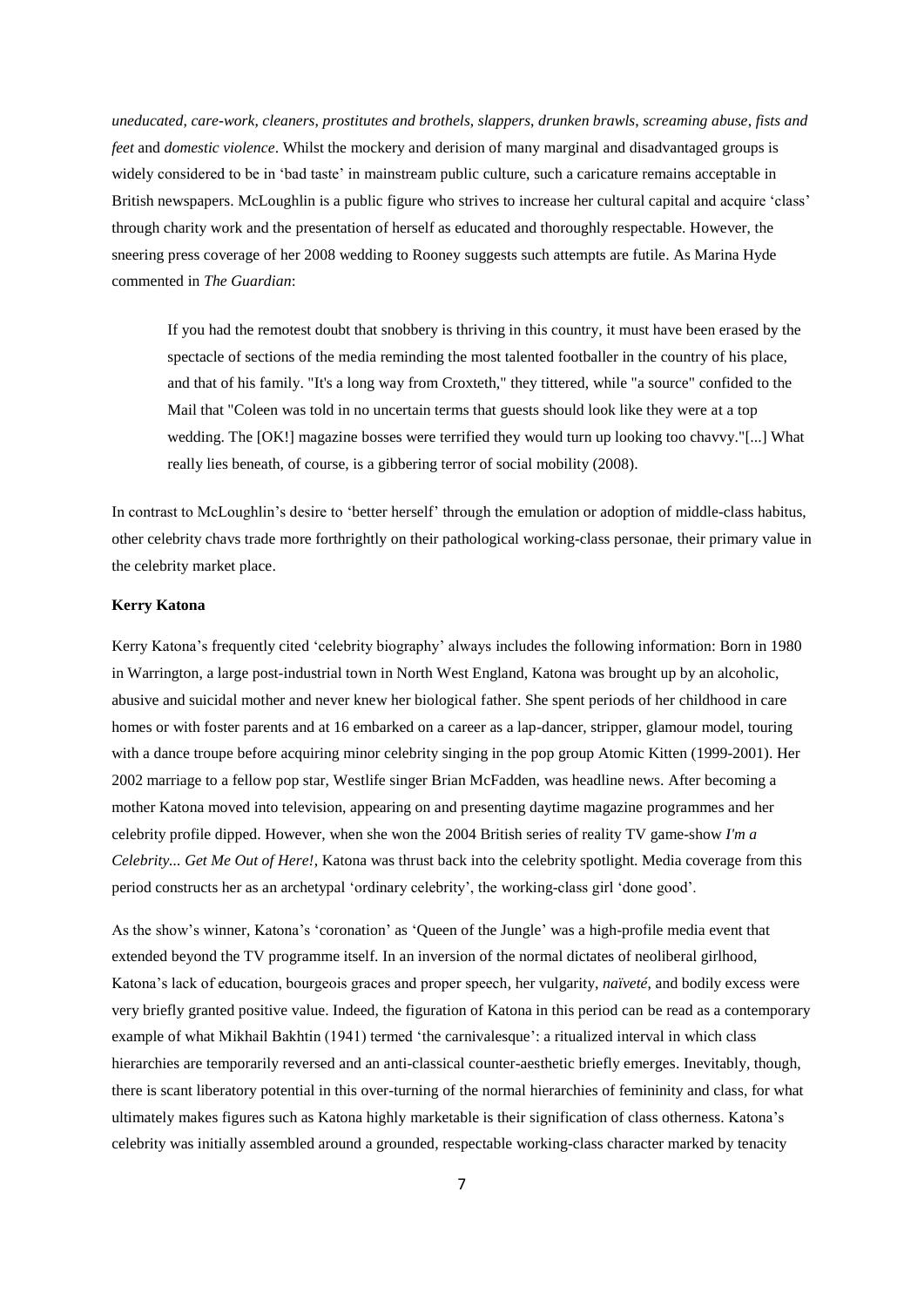and lack of pretention. This image of virtuous ordinariness was carefully developed within the framework of a 'rags-to-riches' narrative employed both by British journalists and Katona herself. For example, her best-selling ghost-written autobiography, *Kerry Katona: Too Much Too Soon - My Story of Love, Survival and Celebrity*  (2006), details her harrowing, impoverished upbringing and rise to fame, whilst her novel, *Tough Love* (2007) extends this ‗working-class heroine' persona into a fully fictional account of a successful glamour model. In a knowing echo of Katona's own 'return' to her roots, the protagonist, Leanne Crompton, loses her job and is forced to leave London returning to her previous life with her chaotic, violent working-class family in the North of England.

This carefully managed persona was quickly supplanted by storylines in the press documenting her excessive behaviour and, crucially, her failure as a mother. In 2005 Katona starred in a television show, *My Fair Kerry* (ITV), which, as the title suggests, parodies the scenario of George Bernard Shaw's *Pygmalion* (1913) and its musical adaptation, *My Fair Lady*. However, rather than an acerbic attack on the British class system, *My Fair Kerry* is pure class pantomime. The promotional press release revealed that Katona would attempt 'to turn herself into a high society princess in just two weeks', leaving 'her Warrington home for a fairytale castle in Austria', to be tutored by etiquette coaches in 'deportment and speech' and 'proper table manners'. Katona speculates gamely in the press release, 'It might be a new me when I finish [...] You might never see the common Kerry again. This could be a new start, a new voice, a new way of sitting!' (ITV, 2005) Much of the comedy derives from the contrast between two different class stereotypes, embodied by Austrian aristocrats and Katona and her family, and from the audience's recognition that the acculturation and disciplining of Katona is doomed to fail, precisely because her class identity is an essential, inescapable element of her celebrity persona.

*My Fair Kerry* derives from the sub-genre of ‗make-over' reality programmes and gameshows, such as *Faking It* (Channel 4, 2001-6), *Strictly Come Dancing* (2004-7, BBC), and *Ladette to Lady* (ITV, 2005-8), the latter of which set out to transform `some of Britain's most extreme binge-drinking, sexually shameless, anti-social rebels into respectable ladies ‗ (ITV). These programmes explore the contingency of existing social relations, and their investment in appearance, by dramatizing individuals' attempts to induce misrecognition, but all the same our engagement stems from the improbability that the incorrigible contestants will be able to pass successfully in an unfamiliar role. As Carole Anne Tyler notes in another context, 'passing can only name the very failure of passing, an indication of a certain impossibility at its heart, of the contradictions which constitute it' (1994: 212). In this respect, *My Fair Kerry* is less about passing than *class drag*, as Katona is required to act out in an exaggerated fashion what are imagined to be the bodily dispositions of a white working-class woman, displaying an excessive and incontinent combination of naïveté, ignorance, playfulness, unruliness and vulgarity. The effects of this performance on the audience are the only unpredictable element within this scenario.

Celebrity is a contested domain of value-formation. There is no single public response to figures like Katona since they are a site of struggle over the meaning of class among other things. This struggle is epitomized by the ambivalence evident in newspaper accounts of the recent death of Jade Goody, many of which were concerned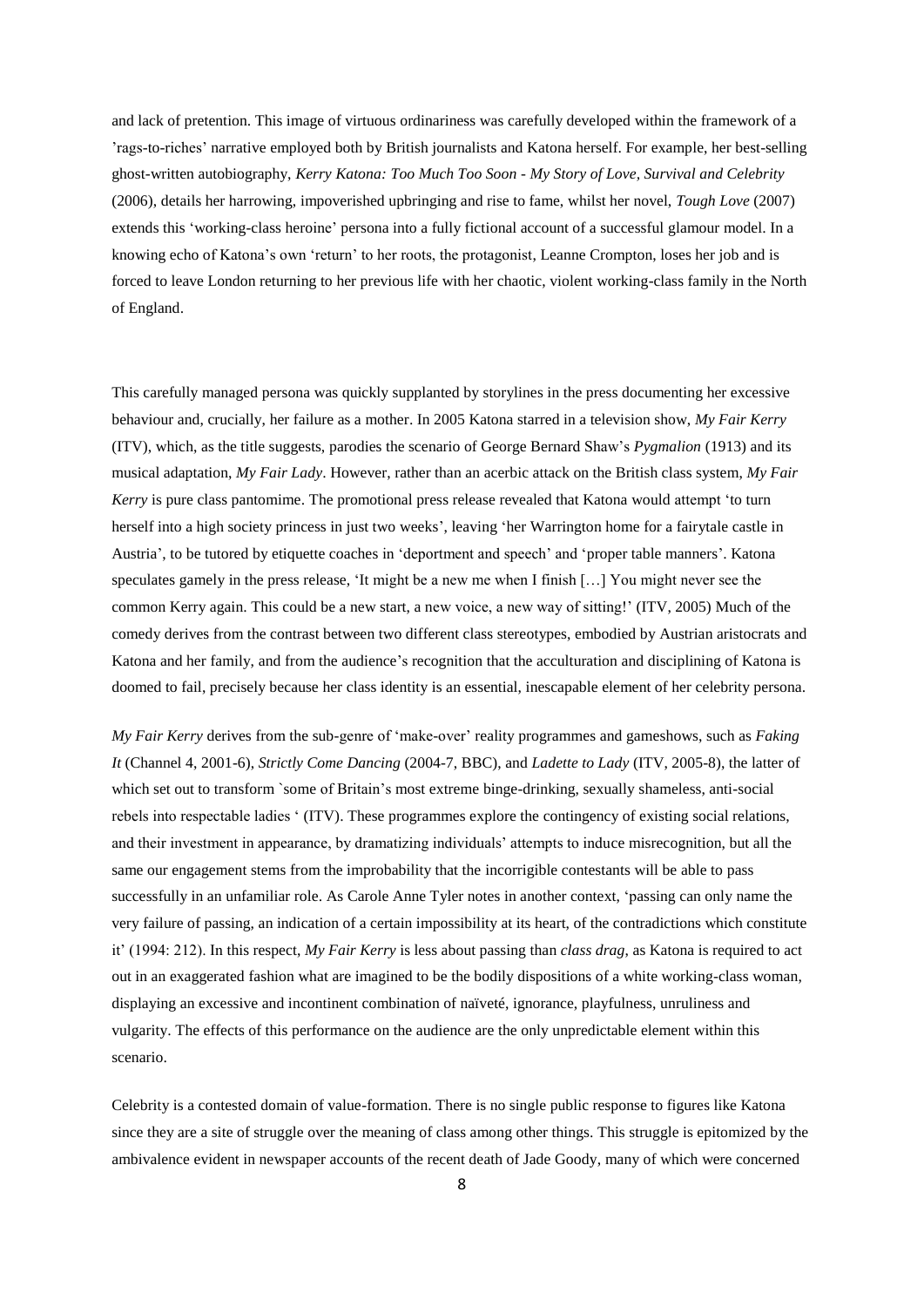with reviewing the media coverage of her career<sup>iii</sup>. If *My Fair Kelly* directs its audience towards a reading of Katona as irredeemably unrespectable, the audience members negotiate this reading in the context of their own social positioning. For some viewers, Katona's performance in *My Fair Kerry*, and her resistance to grooming may reinforce her authenticity as a 'real' working-class girl who is therefore an object of identification, while for others she remains contemptibly common. While David Morley (1980) has argued that the heterogeneous social composition of media audiences potentially opens up a range of readings and decoding strategies, positive and even defiant readings of Katona are nevertheless hard to sustain in the face of the 'scandalous' press reports that continually envelop her. So closely identified with indignity is she that any veneer of respectability has been prised away.

The virulent disparagement of Katona in the press and online entertainment news forums and blogs, can be read as part of what Tyler has identified as an intensification of 'hate speech' against the white poor in the last decade (2008). Katona's perceived lack of cultural capital helped propel her career as a celebrity, but this `ordinariness` also constrains her ability to capitalize on her fame and ‗trade-up' her celebrity status. Katona is one of a number of working-class female celebrities to trace this narrative arc. Initially admired for their 'authenticity', they rapidly become 'objects in a plot in which the only position for them to occupy is one of pathology' (Lawler,1999:15). Those managing Katona's celebrity persona have, of course, capitalized on the moral outrage generated by regular press releases and news stories about her bad behaviour. As a passage in *Tough Love* observes:

Lisa didn't mind reading about Leanne when it was bad news. In fact she enjoyed it […] The magazines were talking about it being the end of her. But Lisa knew that if Leanne was smart it could be the making of her. She could turn her hard-luck story into a lucrative rags-to-riches, riches-to-rags story (2007: 17).

The ‗fly-on-the-wall' documentary series, *Kerry Katona: Crazy in Love* (MTV, 2007-8), is just such an attempt to exploit her status as celebrity chav. Steph Lawler identifies the three main axes around which working class women are characterized as abject thus: `their bodily appearance (assumed to mark a deeper, pathologized, psychology); their ignorance or lack of understanding; and their inadequacy as mothers` (2004 115). These three vectors of ‗deficiency' trace precisely the semantics of Katona's celebrity in *Crazy in Love* in which she is depicted as an unhappy, slovenly mother barely hanging onto her sanity. Adopting a reality TV format in its documentation of the mundane, domestic intimacies of its subjects' lives, *Crazy in Love* recounts Katona's relationship with new husband Mark Croft (always described as an ‗ex-cabbie', and widely reviled) and her four children. The series also details the celebrity activities that occupy Katona, such as photoshoots, TV chatshow appearances, performance in a feature film, consultation over the development of a range of perfumes, and regular meetings with famous publicist Max Clifford.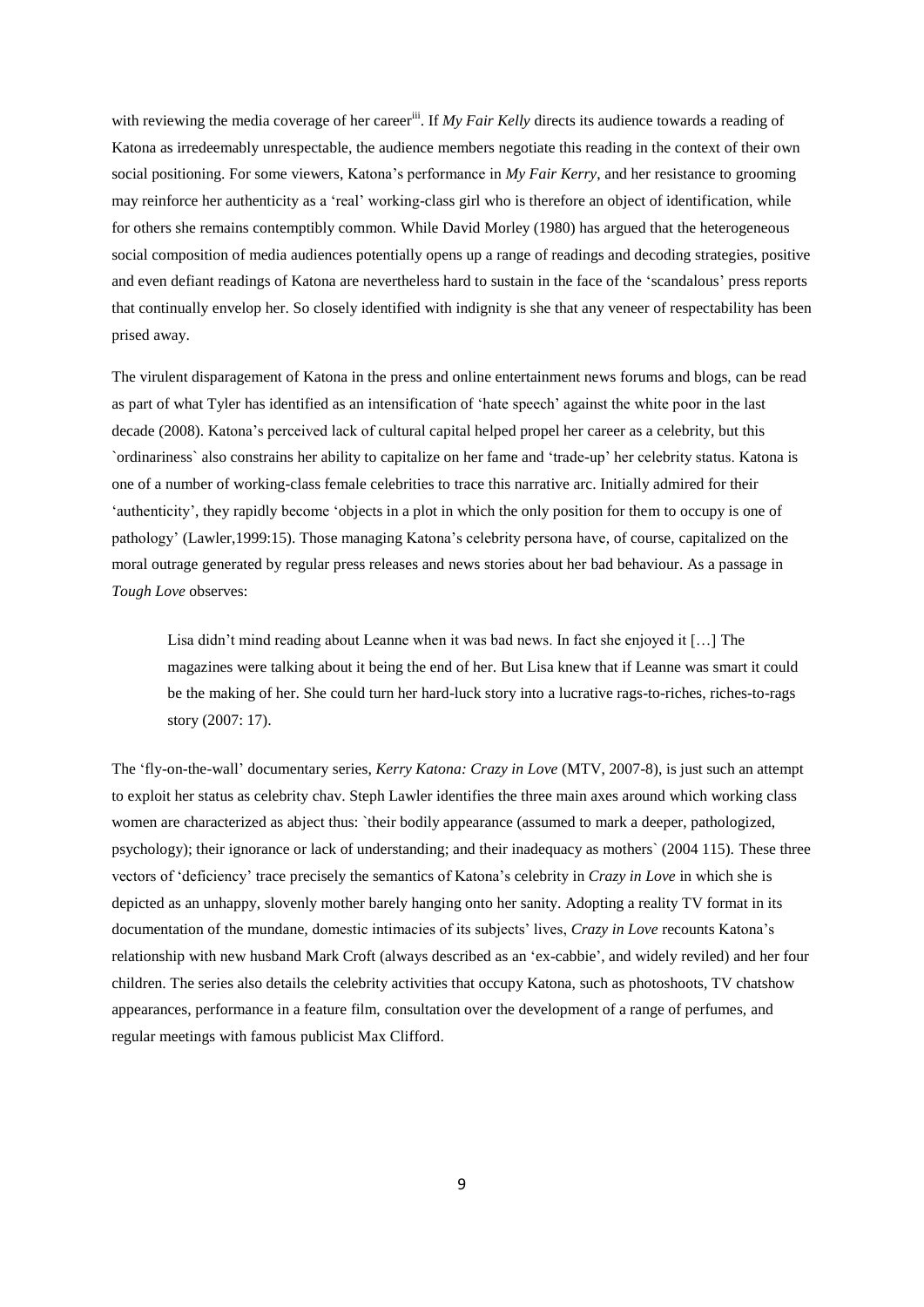

**Figure 1: '***Kerry Katona: Crazy in Love***, Catharine Street'***,* **William Fallows***,* **2007 (Courtesy William Fallows).**

The image used to publicize the series pictures Katona and her husband wearing straightjackets, bound together in a literal rendering of the series title (see fig. 1). The image refers to Katona's well-documented ‗bi-polar' disorder and periods in rehabilitation for drug and alcohol abuse, and also foregrounds her pregnant body which appears to be ‗bursting out' of the jacket. This body is thus rendered as `a body beyond governance' (Skeggs, 2005: 965). The image also emphasizes Katona's large breasts, which are a key signifier of working-class female celebrity, associated with glamour modelling and pornography, especially when surgically enhanced. As Shane Watson suggests bluntly in *The Sunday Times*:

> As class indicators go, you can't beat a pair of breasts. Accent used to be the big one, but that's no longer foolproof […] Wardrobe was also once a reliable gauge of provenance, but that has ended when glam trash became the preferred look for everyone from Posh Spice to Liz Hurley. Run through the old standard tests—manners, postcode, lifestyle choices, bidets—and you realize that, these days, none of them is anywhere near as revealing as breasts. The size and shapes of boobs are sure-fire ways of placing someone on the social spectrum (2006:58 in Karl 2007).

Frequently condemned as a 'bad mother', and for having too many children, Katona is excessively reproductive, as her body attests, and the theme of irresponsible maternity is developed across various episodes of *Crazy in Love* that show the pregnant Katona modelling for a semi-nude photo-shoot, and smoking and drinking before giving birth to her fourth child. She is portrayed as, by turns, infantile and demanding, brash, tasteless, outrageous, and distraught, and the structure of the episodes emphasizes her instability. Edited discontinuously,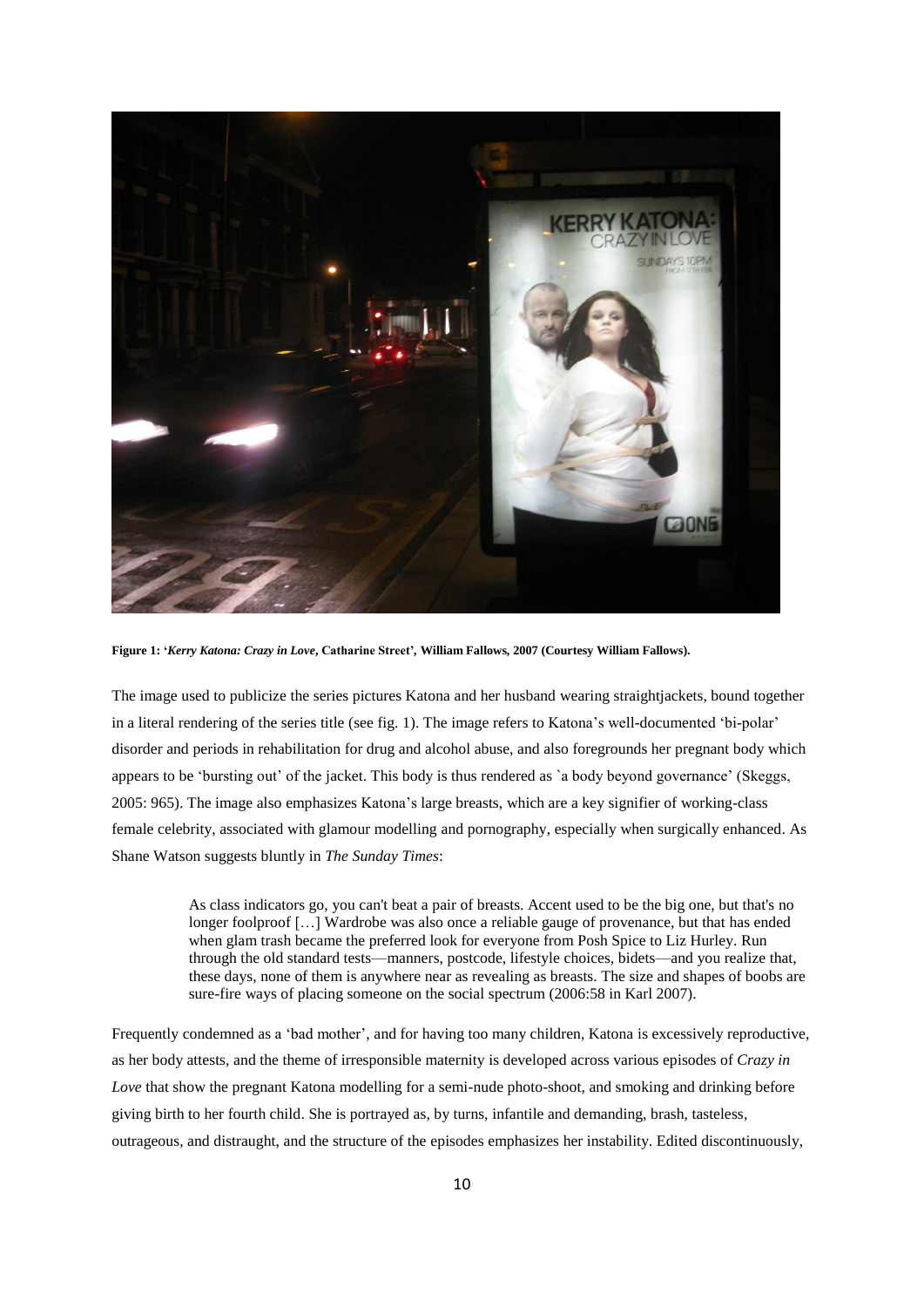the programmes radically condense, reassemble and possibly reorder conversations and events into montages of significant shots and discrete statements or punchlines, with reaction shots inserted to provide an ironic frame, such as a repeated cutaway from Katona's conversations or behaviour to the family dog watching events in apparent bemusement. Pop music is used throughout as a means of bridging between scenes and disguising temporal discontinuities, and also as implictly ironic commentary upon the images and events we see.

Although the series might be classed as documentary it eschews the ethical care traditionally taken by documentarists to represent their subjects with respect. The film-makers remain off-camera and exchanges between the subjects and the crew are almost entirely edited out to leave the impression of an objective, observational account. The mechanics of staging are carefully disguised. Furthermore, the manipulation of the resulting programmes betrays a deeply judgemental or supercilious attitude towards the subjects. The constant impression is that Katona and her family lack self-awareness; they are dupes who do not understand or have misjudged how their seemingly unguarded exchanges will appear when edited and narrativized for television. Nor do they appear to grasp the unequal terms of the compact they have entered into with the insouciant programme-makers who are making entertainment from the exposure of their subjects' intimate lives and their bathetic aspiration to respectability. As a result the dignity of Katona and her companions is repeatedly undermined by the structure of the programme. Katona evidently 'acts up' to the cameras, taking on a pantomime dame-style role of vulgar, bawdy, class other. The role of female celebrity chav hinges on excessive corporeality and the continual exposure of a lack of cultural capital, of style and taste, and she performs this role enthusiastically. Whilst the broad quality of her performance suggests calculation and playfulness, which might in turn allow a resistant reading of the show, or even the sense that she is a knowing collaborator, this is undercut by scenes in which Katona appears intoxicated, exhausted or distressed.

#### **Celebrity Chavs**

Celebrity chavs are ‗repositories of negative value, bad taste' who offer great entertainment (Skeggs, 2001: 298). We laugh at their *faux-pas* and share our disgust at their shameless promiscuity, their tasteless lifestyles, parental incompetence and bigotry. Writing about another iconic British celebrity, Rebekah Wade, editor of the newspaper, *The Sun,* summarizes the logic of these parodic Cinderella narratives, in which a non-descript young woman is transformed into a princess only to be revealed finally as white trash:

Jade Goody went into the Big Brother house appearing to be simply a fun-loving working-class girl canny enough to have made millions from her 15 minutes of fame. It was all a meticulously manufactured lie. She has left the house with her true personality laid bare - a vile, pig-ignorant, racist bully consumed by envy of a woman of superior intelligence, beauty and class  $(2007)$ .<sup>iv</sup>

The scandal and moral outrage that adheres to these celebrities has an economic function: falling/failing celebrity extends the transformation narrative and the profitable duration of the celebrity commodity. Moreover, these abject celebrities function to generate celebrity capital for 'real' stars, allowing them to differentiate themselves as comparatively skilled. As performer Rachel Weisz observes, ‗I am an actress. I think celebrity is a vulgar thing. It's so easy to be famous, turn up in a certain frock, present a show, take your top off. [...]. I can't stand them' (Anon, 2007). For figures such as Kerry Katona, their celebrity is not an invitation to aspire to or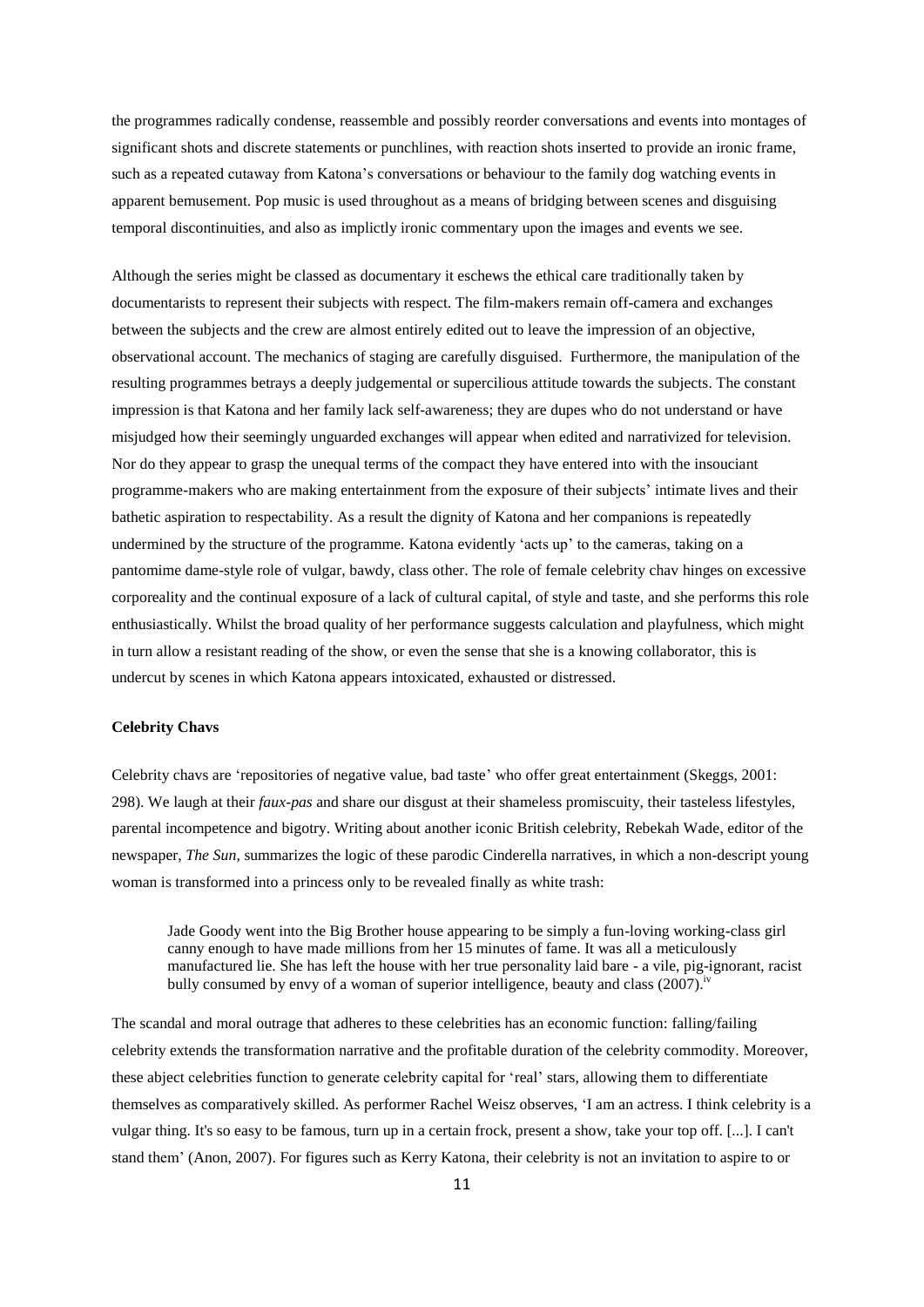vicariously enjoy a perfect life. Rather, it affords the pleasures of collective engagement with shaming, namecalling and abjection. Chav celebrity owes more to the grotesque spectacles of Bedlam, the freak show and the pantomime than to the promotional circuits of Hollywood cinema, with the spectacle of these lives offering audiences the *schadenfreude* of what Mick Hume terms 'prole porn', through which `respectable folk can get a thrilling glimpse of society's "dark underbelly" (2008). Critical approaches that conceive of celebrity as rooted in positive attachment need to be rethought to account for a growing ‗celebrity underclass' of working-class women whose appeal rests as much in their ability to incite abjection as to inspire identification.

# **Conclusion**

In previous work on the figure of the chav, Imogen Tyler explored the ways in which a new vocabulary of social class had emerged in Britain in which the word ‗chav' alongside its various synonyms and regional variations, has become a ubiquitous term of abuse for white working-class subjects. She argued that the level of disgust directed at this figure was suggestive of a heightened class antagonism, a class hatred that Julie Burchill has provocatively described as ‗social racism' (2005). One focus for this class hatred is those who are imagined as undeserving recipients of wealth, a category that includes benefit recipients and illegal immigrants at one end of the economic scale and celebrities at the other. Extrovert or ‗showy' celebrity chavs are perceived as luxuriating in 'too much': too much wealth, leisure and pleasure. Media portrayals of these celebrities employ connotations of 'the undeserving poor', (representing them as workshy, and uneducated) to generate accounts of 'the undeserving celebrity'. Rather than protecting them from judgement, the conspicuous and imprudent consumption of these celebrities justifies the hostility with which they are treated.

What is interesting about the current production of chav celebrity, and the forms of audience participation it compels, is what is revealed about wider attitudes to social class. As Skeggs suggests, the figure of 'the immoral repellent woman is […] not just a matter of representation' (2005: 966). For example, the figure of the celebrity chav migrates to enable the production of meta-discourses in which claims about the ‗dumbing down' of culture, and reports about the increasing bad behaviour of celebrities merge in powerful accounts of the rise of a new criminal underclass of young women. As one blogger writes:

Kerry Katona? A talentless piece of trash who's landed 'lucky' […] quite frankly, I feel the urge to vomit at the mere mention of her name. Kerry Katonas are ten a penny-just visit any council estate in Britain and you'll find hundreds of them (Anonymized extract from online entertainment blog, 2008).

The seamless extrapolation from the figure of Katona to imaginary populations of similarly abject young women in council estates across Britain, is indicative of how celebrity chavs can be employed to contribute to wider processes of social stigmatization and marginalisation. Indeed, alongside scandalous stories of *déclassé*  celebrities, sensational accounts of ‗violent bad girls' are proliferating.

Criminologist Anne Worrall (2004) has suggested that a new figure, the delinquent 'bad girl', dominates accounts of girlhood in Britain. She argues that the perceived rise in ‗bad behaviour' amongst young women is understood not in terms of social exclusion and poverty, but in the terms of an individualized and criminalized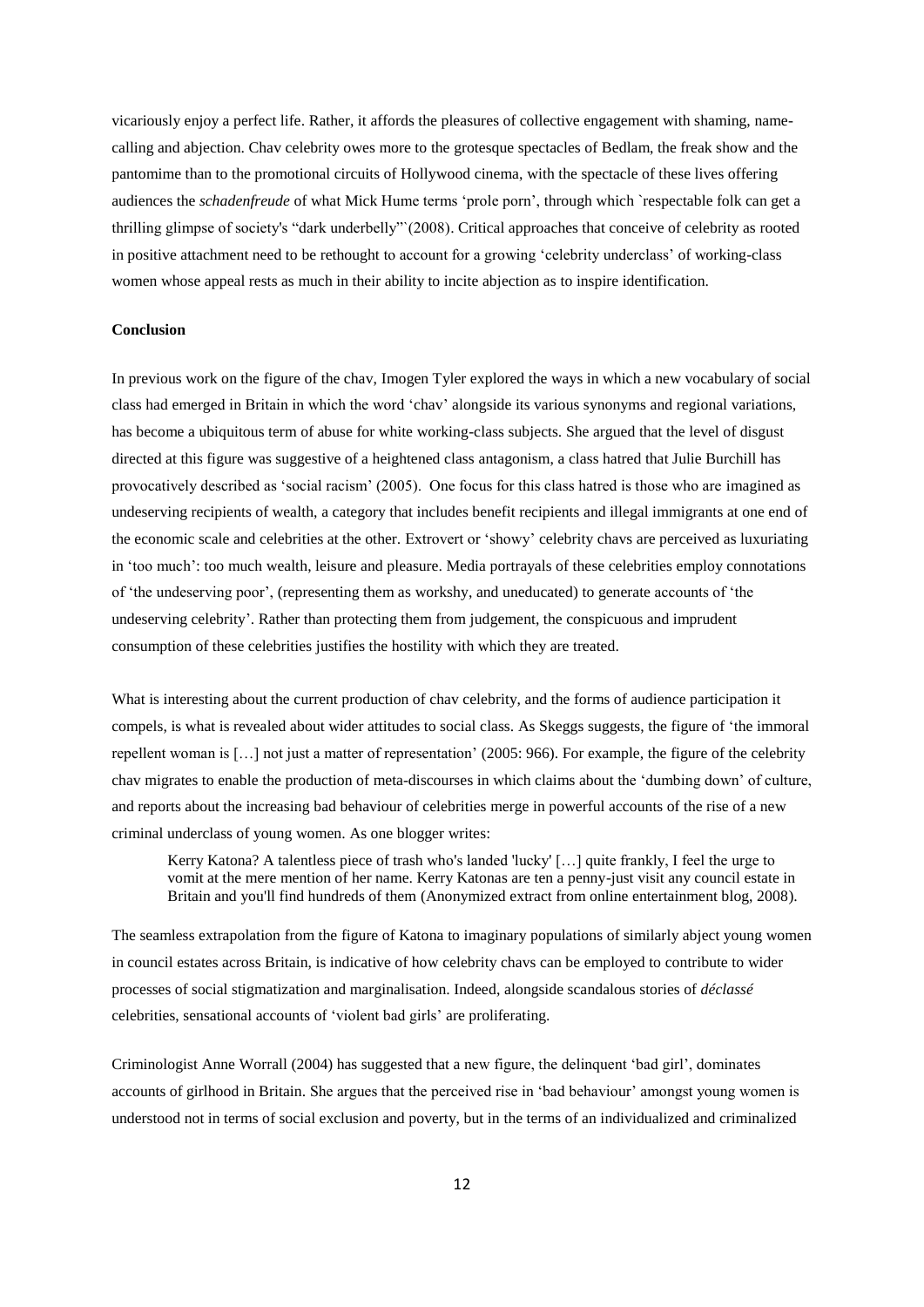language of 'moral delinquency'. As journalist Paul Bracchii, concludes in a *Daily Mail* article entitled 'The Feral Sex: The terrifying rise of violent girl gangs':

What's clear is that there has been a dramatic coarsening in the behaviour of an entire underclass of young women - driven partly by the destruction of the nuclear family and the lack of a strong father figure, but also by a celebrity culture in which female so-called "stars" - famous only for appearing on Big Brother or its equivalents - are photographed blind drunk and fighting in the gutter with other women outside nightclubs (2008).

Chav celebrities, marketable because they 'act badly', are constructed by the same media conglomerates and institutions that blame them for producing a generational underclass of morally bankrupt young women. As Bracchii's article suggests, the lexicon of ladettes, chavs, binge-drinking, vulgarity, sexual excess and single motherhood predominates in the construction of both celebrity and 'real life' women as 'offensive'. Arguably the steady accumulation of representations of the excessive behaviour of white trash celebrities helps enable this moral panic to take hold. Certainly, one consequence of this moral panic is that it feeds back into the political decision-making process, where it is (cynically) mobilized as a means of authorizing 'tough' responses (see ICAR, 2004: 5). Indeed, as Worrall demonstrates, young women are increasingly criminalized through mechanisms such as ‗Anti-Social Behaviour Orders'. Worrall suggests that a flexible definition of antisocial behaviour means that these court orders can categorize as illegal activities that might previously have been viewed as misguided, youthful rebellion (2004: 44).Whilst the relationship between celebrity culture and the kinds of class-stereotyping that characterize these moral panics about young women falls beyond the scope of this article, it warrants further exploration.

As Toynbee and Walker observe, regardless of the general signs of increasing affluence, in contemporary Britain:

‗Social mobility is barred. Where people are born they are destined to remain, more fixed than even thirty years ago, The fifteen-year boom […] has cemented people more rigidly to their class […] General mobility is a myth' (Toynbee, Walker, 2008: 9).

In this context, the cautionary narrative of the celebrity chav's progress reminds us of the difficulty and undesirability of transgressing class boundaries. What makes figures like Kerry Katona and Jade Goody both comic and poignant is their conviction that it was possible to escape rigid class origins through highly visible careers in entertainment.

Scholars in Media and Cultural Studies have long argued that social classifications are complex political formations characterised by representational struggles. All processes of social classification - such as gendering and racialization - are necessarily mediated and these representational struggles are often played out through highly condensed figurative forms. We have argued that celebrity figures play an increasingly central role in the mediation and communication of class differences. Celebrity is a key vehicle through which *value* is distributed in public culture, and is instrumental in practices of distinction-making between individuals and groups in everyday life. For example, 'celebrity preferences' are now regularly invoked alongside other social cues, such as accent, ways of dressing, eating habits, television viewing habits, as a means of making class judgements. Indeed, celebrities are frequently employed as a shorthand designation of class: ‗she is a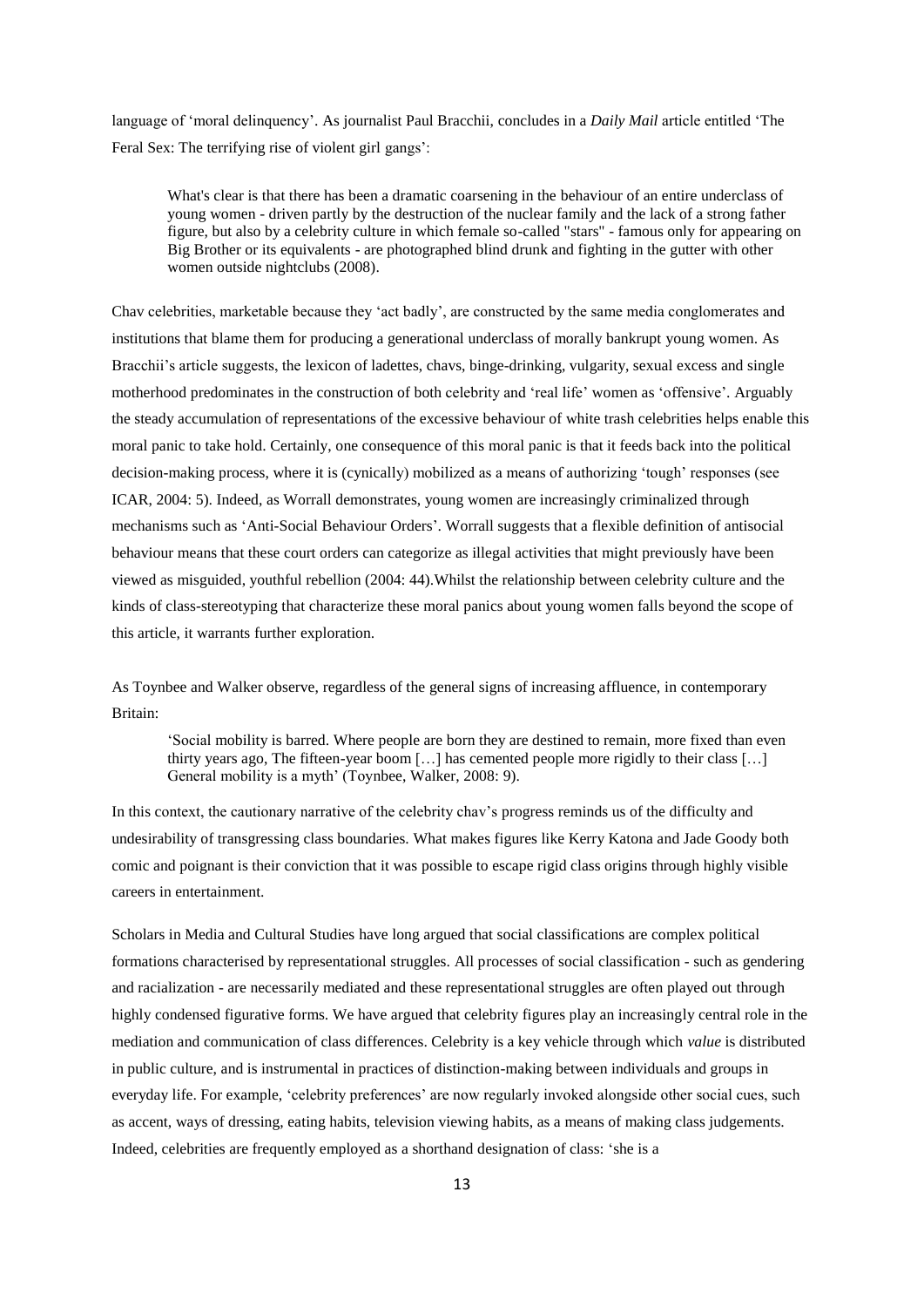"Britney"/"Jade"/"Kate"". Despite deepening economic polarization (see Toynbee and Walker, 2008: 5), social class in Britain is in many respects harder to read on the bodies of individuals than previously. As a result, celebrity has become an important means of identifying class distinctions precisely because older forms of class distinction no longer operate effectively. In this respect, celebrity media, from *Hello!* magazine to online infotainment blogs, function as etiquette guides that are employed by readers as a means of making wider class distinctions and judgements.

In this article we have argued that social class is not only the unacknowledged framing device through which individual celebrities are judged and valued, but is the central axis from which this entire field of cultural production unfolds. Celebrity culture cannot be conceived as a distinct sphere of cultural production; whilst specific media, such as magazines, television shows and films, are the engines of celebrity culture and publicity, the distinctions between these platforms are increasingly blurred as online news and entertainment forums and blogs and celebrity brands extend celebrity personae into everyday life. As the media through which celebrity is communicated proliferate, celebrity figures and celebrity gossip play an increasingly central role in everyday practices of social classification. However, whilst the distinctions between the producers and audiences of celebrity are also eroded through more participatory media such as blogs, it is a mistake to view this 'widening of participation' as indicative of ‗social levelling'. On the contrary, celebrity needs to be theorized as a disciplinary field within which social values and morals are continually negotiated and reaffirmed. The different social positioning of audiences always allows for resistant readings, but nevertheless, it is imperative that we acknowledge the central role of celebrity culture in legitimating often virulent class antagonisms in contemporary Britain. A better understanding of the ways in which celebrity stories, bodies and identities are used and exchanged in the processes and circuits of class-making not only enables a greater awareness of the lived inequalities reproduced by these processes of social classification, but it also enables prejudice to be identified and challenged.

### **References**

Anon (2007) `Weisz Slams "Vulgar" Celebrity Culture`. Avaiulable online at: <http://www.actressarchives.com/news.php?id=8677>

Anon. (2005) `Profile: Coleen McLoughlin: Triumph of teen spirit and awful taste' *The Sunday Times*, April 17 2005. Available online at: <http://www.timesonline.co.uk/tol/comment/article381985.ece>

Anon. (2008) ‗Kerry Katona, ex-Atomic Kitten, made bankrupt over tax bill'. Available online at: http://www.telegraph.co.uk/news/newstopics/celebritynews/2596792/Kerry-Katona-ex-Atomic-Kitten-madebankrupt-over-tax-bill.html

Bakhtin, M. (1993 [1941]) *Rabelais and His World*. Trans. Hélène Iswolsky. Bloomington: Indiana University Press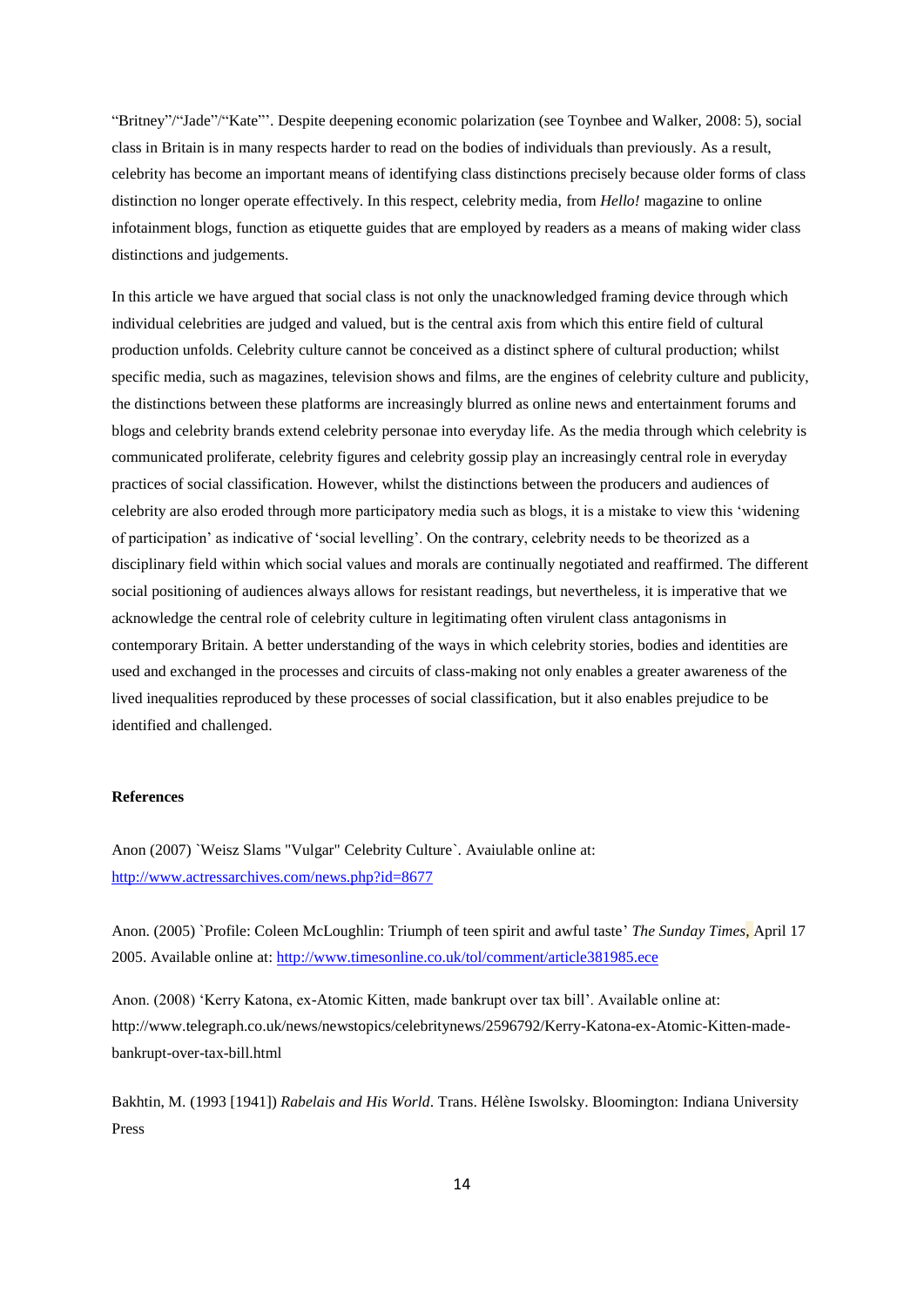Biressi, A. , Nunn, H. (2005) *Reality TV- Realism and Revelation*. London: Wallflower Press.

Blacker, T. (2008) ‗The latest form of class snobbery', *The Independent*, July 9 2008, p.33

Boorstin, D. (1961) *The Image: A Guide to Pseudo-events in America*. New York, Vintage.

Bracchi, P. (2008) `The Feral Sex: The terrifying rise of violent girl gangs`, *The Daily Mail*, 16 May 2008

Bromley, R. (2000) 'The Theme That Dare Not Speak Its Name: Class and Recent British Film,' in Munt S. (ed.) *Cultural Studies and the Working Class: Subject to Change*. London: Cassell, pp.51–68

Little, W., Fowler, H.W., Coulson, J., revised and edited by Onions, C.T., reset with etymological revision by Friedrichsen, G.W.S. (1973) *The Shorter Oxford English Dictionary: On Historical Principles*. Volume II, Oxford: Clarendon Press.

Burchill, J. (2005) ‗Yeah but, no but, why I'm proud to be a chav', *The Times*, 18 Feb. 2005. Available online at: [http://www.timesonline.co.uk/tol/life\\_and\\_style/article515509.ece](http://www.timesonline.co.uk/tol/life_and_style/article515509.ece)

Evans, J. (2005) ‗Celebrity, Media and History' in Evans, J. and Hesmondhalgh, D. (eds) *Understanding Media: Inside Celebrity*. Buckingham, Open University Press, pp. 12-55

Gamson, J. (1994) *Claims to Fame: Celebrity in Contemporary America*. Berkeley: University of California Press

Hari, J, (2009), ‗Jade Goody showed the brutal reality of Britain', *The Independent*, 23 March 2009. Available online at [http://www.independent.co.uk/opinion/commentators/johann-hari/johann-hari-jade-goody-showed-the](http://www.independent.co.uk/opinion/commentators/johann-hari/johann-hari-jade-goody-showed-the-brutal-reality-of-britain-1651722.html)[brutal-reality-of-britain-1651722.html](http://www.independent.co.uk/opinion/commentators/johann-hari/johann-hari-jade-goody-showed-the-brutal-reality-of-britain-1651722.html)

Hartley, J. (1999) *Uses of Television*. London and New York: Routledge.

Holmes, S. and Jermyn, D., eds. (2003) *Understanding Reality TV*. London: Routledge

Holmes, S. (2005) 'Off-guard, Unkempt, Unready'?: Deconstructing Contemporary Celebrity in Heat Magazine‗, *Continuum: Journal of Media & Cultural Studies* 19,(1). 21–38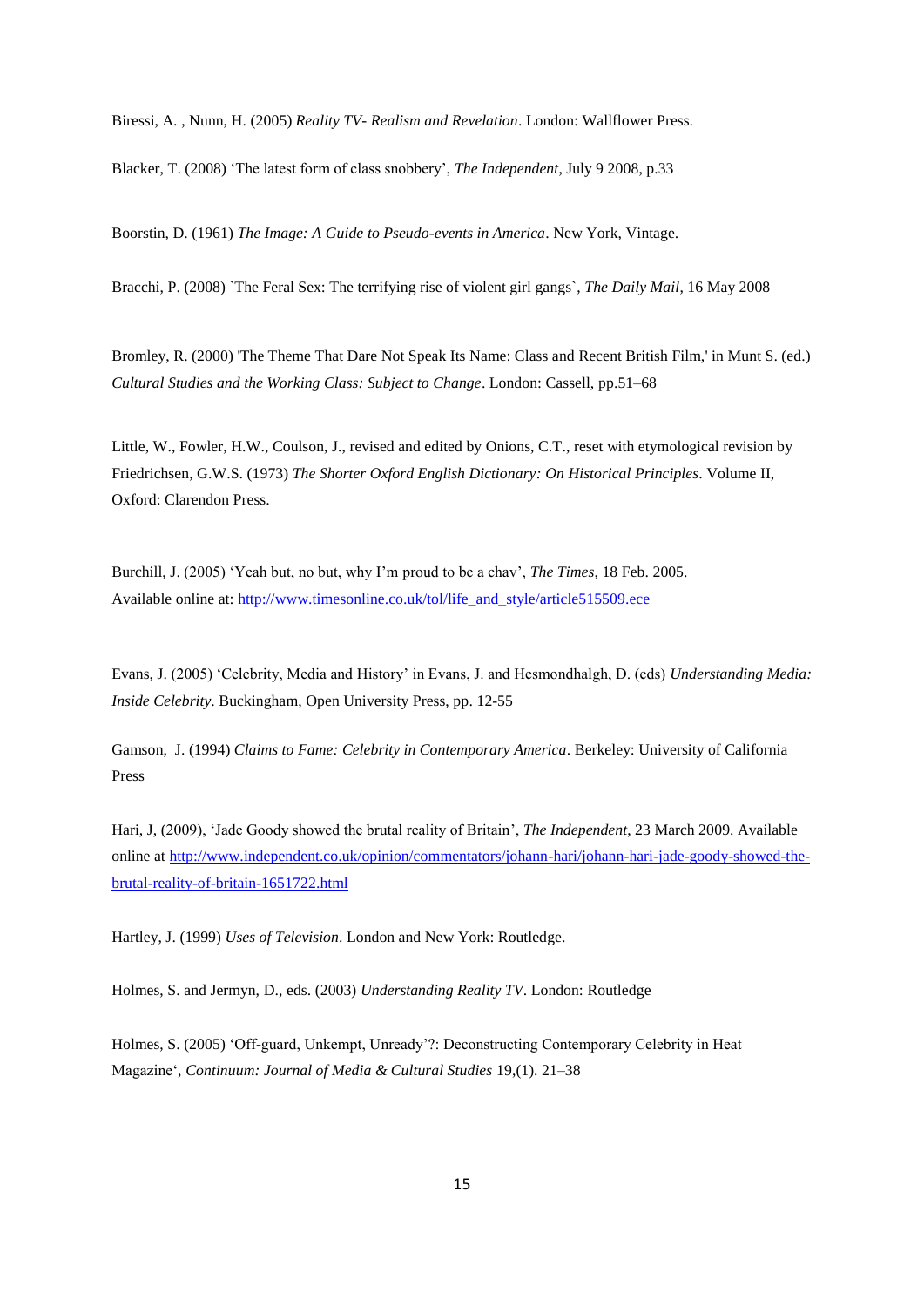Hudson, P. (2008) `Why we're all glued to the Kerry and Jade show`, *The Mirror*, 23 August 2008. Available online at [http://www.mirror.co.uk/news/top-stories/2008/08/23/life-knocks-jade-goody-and-kerry-katona-down](http://www.mirror.co.uk/news/top-stories/2008/08/23/life-knocks-jade-goody-and-kerry-katona-down-but-they-always-bounce-back-115875-20707964/)[but-they-always-bounce-back-115875-20707964/](http://www.mirror.co.uk/news/top-stories/2008/08/23/life-knocks-jade-goody-and-kerry-katona-down-but-they-always-bounce-back-115875-20707964/)

Hume, M. (2008) 'Shannon Matthews: prole porn', *The Times*, April 11 2008. Available online at: [http://www.timesonline.co.uk/tol/comment/columnists/mick\\_hume/article3724114.ece](http://www.timesonline.co.uk/tol/comment/columnists/mick_hume/article3724114.ece)

Hyde, M. (2008) ‗The wedding bashers live in terror of the upwardly mobile', *The Guardian*, June 14 2008. Available online at: **<http://www.guardian.co.uk/commentisfree/2008/jun/14/celebrity>**

Information Centre about Asylum and Refugees in the UK (ICAR) Project Team (2004) *Media Image, Community Impact: Assessing the Impact of Media and Political Images of Refugees and Asylum-Seekers on Community Relations in London*. London: Information Centre About Asylum and Refugees in the UK, International Policy Institute, King's College London. Available online at: <http://www.icar.org.uk/proj/mici.html>

Karl, I. `Class Observations: "Intimate" Technologies and the Poetics of Reality TV` *Fast Capitalism* (2) 2. Available online at: [http://www.uta.edu/huma/agger/fastcapitalism/2\\_2/karl.html](http://www.uta.edu/huma/agger/fastcapitalism/2_2/karl.html)

Katona, K. (2006) *Too Much Too Soon: My Story of Love, Survival and Celebrity.* Reading: Ebury Press.

\_\_\_\_\_\_\_\_ (2007) *Tough Love.* Reading: Ebury Press

Lawler, S. (2005) `Disgusted subjects: the making of middle-class identities'. *The Sociological Review* 53(3): 429-446.

\_\_\_\_\_\_\_\_ (1999) ‗Getting out and getting away: women's narratives of class mobility'. *Feminist Review*, 63  $(1):3-24.$ 

\_\_\_\_\_\_\_\_ (2005) ` Rules of engagement: Habitus, power and resistance' *Sociological Review*, 52 (2): 110-128.

Mangan, L. (2009) ‗Jade Goody: At peace – and finally out of the limelight', *The Guardian,* 23 March 2009. Available online at: <http://www.guardian.co.uk/media/2009/mar/22/lucy-mangan-on-jade-goody>

Palmer, G. (2004) "The New You"—Class and Transformation in Lifestyle Television' in *Understanding Reality Television,* Holmes, S. and Jermyn, D., eds., London: Routledge: pp. 173–90.

Penfold, R. (2004) ‗The Star, Victimization and Celebrity Culture' *Punishment and Society*,6 (3): pp.289-302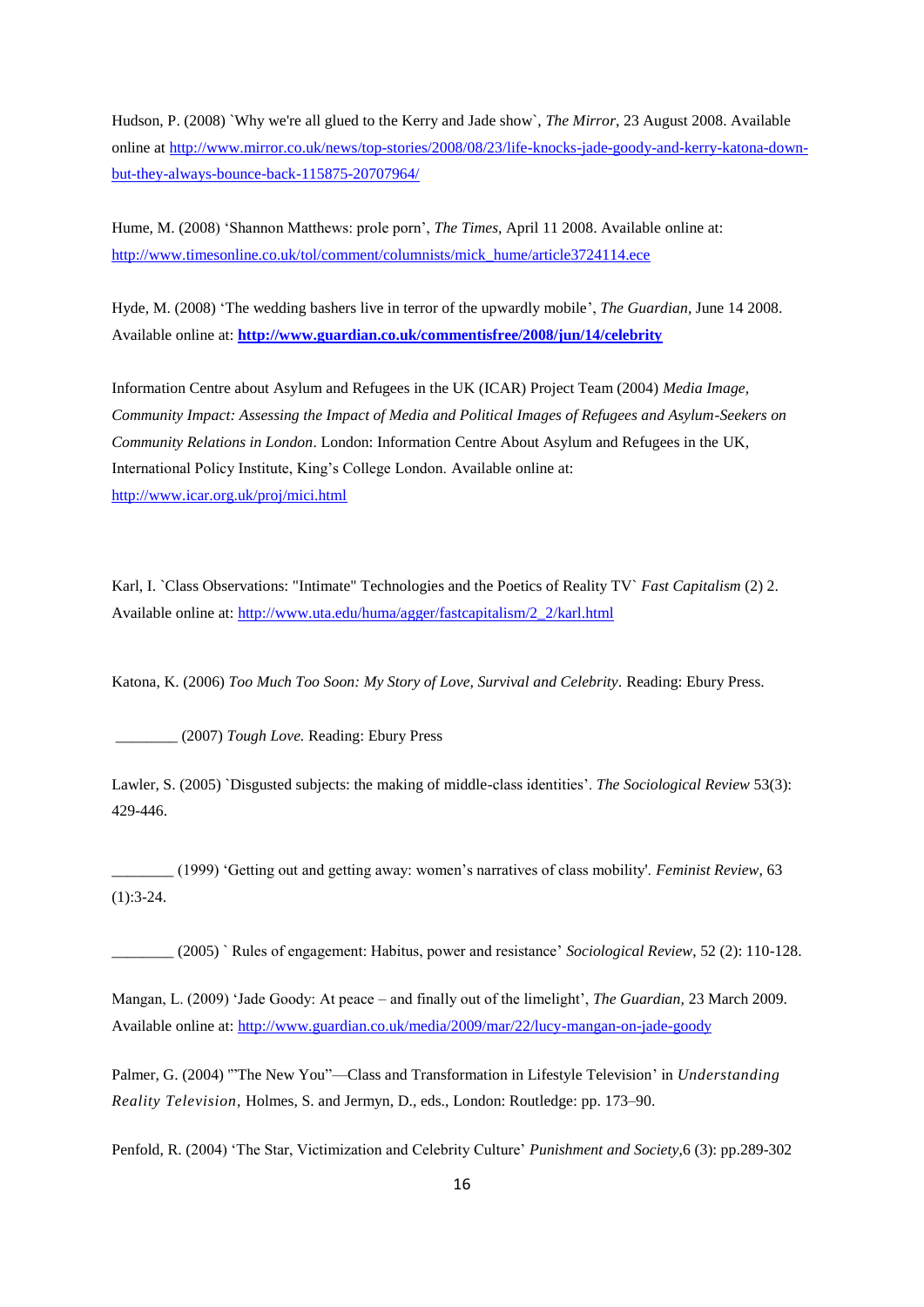Pierce, A. (2008) 'Sir David Attenborough enters political jungle', *The Telegraph*, 3<sup>rd</sup> May 2008. Available online at: <http://www.telegraph.co.uk/news/1921592/Sir-David-Attenborough-enters-political-jungle.html>

Ringrose, J. (2006) ‗A New Universal Mean Girl: Examining the Discursive Construction and Social Regulation of a New Feminine Pathology' *Feminism and Psychology* 16 (4): pp. 405-424.

Skeggs, B. (2005) ‗The Making of Class through Visualising Moral Subject Formation', *Sociology* 39: (5): pp. 965-982.

\_\_\_\_\_\_\_\_\_ (2001) ‗The Toilet Paper: Femininity, Class and Misrecognition', *Women's Studies International Forum*. 24, (2-3): pp. 295-307.

Skeggs, B., Wood, H. (2004) "Notes on Ethical Scenarios of Self on British Reality TV." *Feminist Media Studies* 4 (1): pp. 205-208.

\_\_\_, Thurmin, N., (2008) "Oh goodness, I *am* watching Reality TV": How methodology *makes* class in multi-method audience research', *European Journal of Cultural Studies*. (11): 1: pp. 5-24

Street-Porter, J. (2009) ‗We've lost sight of what bravery really means', *The Independent*, 25 March 2009. Available online at: [http://www.independent.co.uk/opinion/commentators/janet-street-porter/janet-streetporter](http://www.independent.co.uk/opinion/commentators/janet-street-porter/janet-streetporter-weve-lost-sight-of-what-bravery-really-means-1653330.html)[weve-lost-sight-of-what-bravery-really-means-1653330.html](http://www.independent.co.uk/opinion/commentators/janet-street-porter/janet-streetporter-weve-lost-sight-of-what-bravery-really-means-1653330.html)

Toynbee, P., Walker, D. (2008) *Unjust Rewards: Exposing Greed and Inequality in Britain Today*, London: Granta

Turner, G. (2006) 'The mass production of celebrity: "Celetoids", reality TV and the 'demotic turn'' *International Journal of Cultural Studies,* 9 (2): pp. 152-165.

Tyler, C.A. (2002) *Female Impersonation* Routledge, New York, London

\_\_\_\_\_\_\_\_\_ (1994) `Passing: Narcissism, Identity and Difference', *Differences* 6 (2-3): pp. 212-248.

Tyler, I. (2008) 'Chav Mum, Chav Scum': Class Disgust in Contemporary Britain', *Feminist Media Studies* 8(1): pp. 17-34

\_\_\_\_\_\_\_ (2006) ‗The filthy politics of social class', *Media/Culture* 9 (5). Available online at: http://www.journal.media-culture.org.au/index.php/mcjournal

Wade, R. (2007) 'Bigotry Brother', *The Sun*, January 20<sup>th</sup>, 2007. Available online at: [http://www.thesun.co.uk/sol/homepage/news/sun\\_says/article29036.ece](http://www.thesun.co.uk/sol/homepage/news/sun_says/article29036.ece)